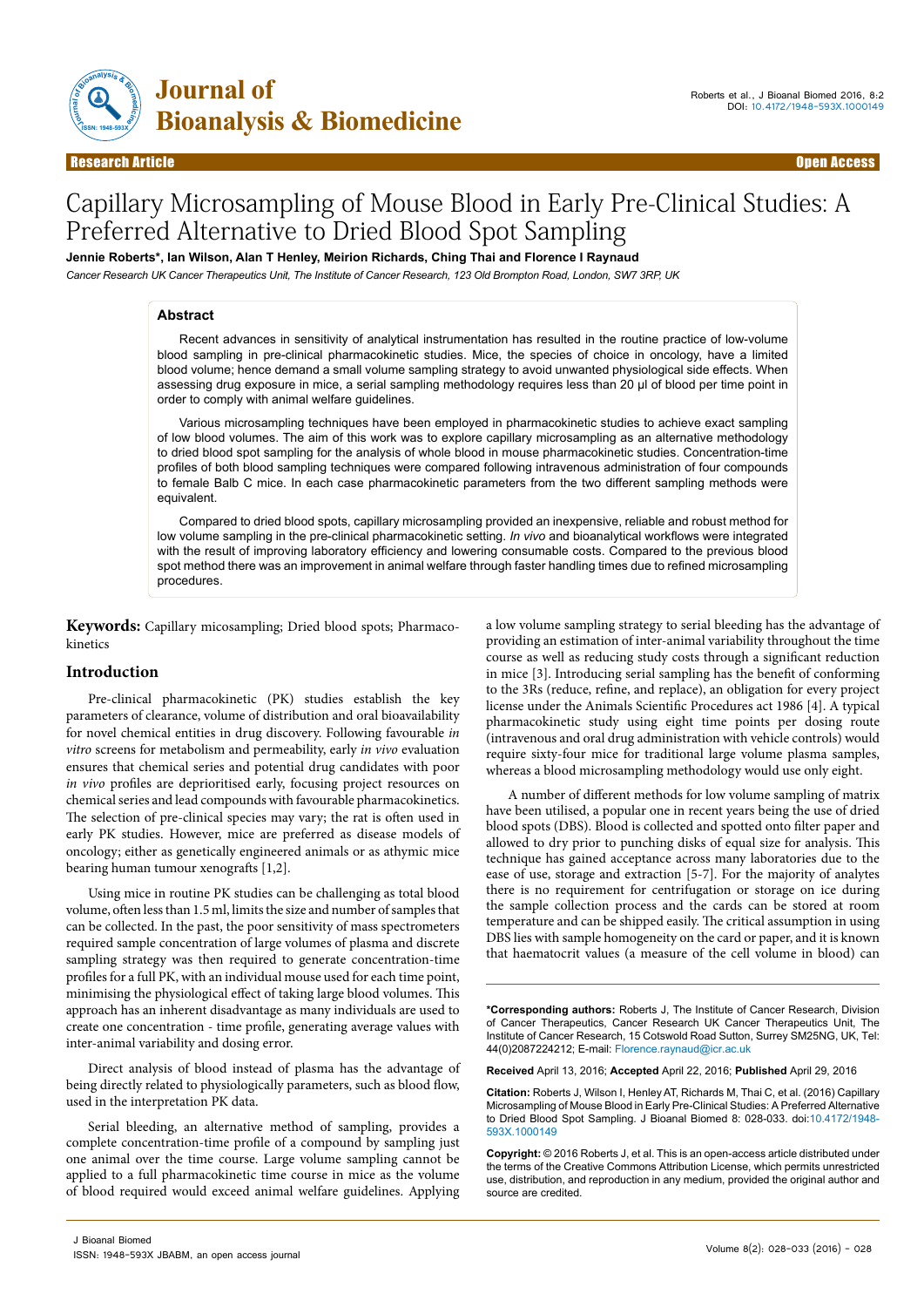impact the quality of the data [8]. Blood spot size varies with viscosity so a higher haematocrit value will reduce the spread of the blood on the card, a disk of the same size can therefore contain variable amounts of matrix and analyte. Confidence in reproducible analyte recovery is therefore contingent on even distribution of blood on the cards or on the punching of the whole spot which can vary in size. Capillary microsampling (CMS) is a relatively new technique, championed by Ove Jonsson [9]. Samples are collected and stored in capillaries prior to extraction. The extraction process involves addition of a washout liquid to the capillaries, protein precipitation of the capillary washout, and finally centrifugation to yield supernatant for LC-MS/MS analysis.

The primary aim of this investigation was to compare the PK results obtained from two distinct sampling methods: dried blood spot sampling which we have routinely used in our laboratory for over five years and capillary microsampling which we are testing in this study. A secondary aim was to integrate the *in vivo* and bioanalytical workflows, with a specific focus on the use of automated liquid handling systems. Small molecules (MW range: 341.8-569.6 Da) were chosen from multiple pre-clinical projects based on diverse physiochemical and pharmacokinetic properties (Table 1). Overall methodology and results in the form of PK profiles and parameters were compared for each sampling method.

# **Materials and Method**

# **Chemical and solutions**

UPLC/MS grade water, formic acid and methanol were obtained from Biosolve, France. Dimethyl sulfoxide (DMSO), saline and Tween 20 were purchased from Sigma Aldrich, UK. Test compounds ICR1, ICR2 and ICR3 and ICR4 were synthesised at The Institute of Cancer Research (ICR, London, UK). Molecular weight and physicochemical properties are presented in Table 1.

## **Materials**

Heparinised glass capillary tubes (10 ul, 30-32 mm minicaps®) with exact end-to-end volume were purchased from Hirschmann (Germany) and Jaytec (UK). Plates (96 deepwell, Fisherbrand, UK) used for sample collection. Whatman FTA DMPK-B DBS cards (GE Healthcare, UK) were used together with 6 mm Uni-Core™ punches and cutting mats from Harris (GE healthcare, UK). Gilson MICROMAN® positivedisplacement pipettes were used to transfer blood onto DBS cards.

### *In vivo* **PK studies**

All *in vivo* studies were performed in accordance with UK Home Office regulations, ICR ethical review processes and Cancer Research Institute guidelines [10].

Due to volume collection limitations, sufficient blood could not be obtained from one animal for both sampling methods, therefore two separate groups of animals were used. Female BALB/C mice, weighing 18-20 g, were obtained from Charles River Laboratories (Margate, Kent) and acclimatised for a minimum of 5 days prior to use. Each experiment required four mice for each sampling method (one control,

three drug treated). Compounds were dissolved in DMSO and prepared for dosing by addition of saline and tween 20. Mice were warmed at 37°C for ten minutes in a Datesand mini-thermacage prior to dosing. Following intravenous administration, via the lateral tail vein, samples were collected by bleeding from the opposing vein to the dosage site at 5, 15, 30 min and 1, 2, 4, 6 and 24 h.

## **Sample collection**

CMS samples were taken using capillary tubes (10 µl) and snap frozen by placing in a 2 ml 96 deep well plate on dry ice. The plate was sealed after sample collection and stored at -80°C. It is essential that the samples are frozen prior to extraction as this reduces possible non-specific binding of the analyte to capillaries and plates. Samples extracted without a freeze-thaw cycle did not produce reliable, linear calibration lines (data not shown).

DBS samples were collected via Jaytec capillaries (exact volume 20 µl) and spotted onto Whatman B DBS cards using a capillary tube pipette to dispense the 20 ul of blood.

# **Analytical stock preparation**

Separate weightings were used to prepare two stock solutions for each compound (1 mM DMSO). Liquid handling automation (Hamilton Star, Switzerland) was used to produce working solutions for quality controls and calibration standards in DMSO. The top five standard concentrations were prepared by spiking directly from the stock solution into a well plate with DMSO. These working solutions were serially diluted to produce the lower standard concentrations. Similarly, quality control solutions were prepared from stock solutions and serial dilutions with DMSO. All DMSO stock solutions were stored at ambient conditions.

## **Calibration and quality control preparation**

Fresh tail vein blood, pooled from two un-treated female BALB/C mice, was used to prepare eight calibration standards (1 nM to 25 μM) and four quality control (QC) samples (12.5 nM to 3750 nM) by manually spiking DMSO working solution (2 μl) into blank blood (40 μl) and mixing gently before spotting on DBS cards (20 μl) and for CMS collection (10 μl). The calibration standards and QCs for both methods were prepared on the day of study to allow for DBS cards to dry overnight in ambient conditions and for capillaries to be stored alongside samples at -80°C.

Capillary samples were defrosted and washout solution (125 μl, 30% MeOH: 70%  $\rm H_{2}O$ ) was added to each plate well using the liquid handling automation. Washout volume may be varied; enough is required to wash the blood out of the capillary and give a homogenous blood-water mix, however, over dilution may be problematic for detection on some analytical platforms. In this method 125 μl was deemed to be sufficient to provide a homogenous mix with enough volume to permit a second, lower volume extraction if required.

Washout composition can also be varied to suit specific analytes. After testing over forty compounds with a range of AlogP values

| Compound         | МW    | AlogP | <b>Ionisation State</b> | <b>Measured</b> |             | <b>H</b> Bond Donors | <b>H</b> Bond Acceptors |
|------------------|-------|-------|-------------------------|-----------------|-------------|----------------------|-------------------------|
|                  |       |       |                         | logD            | <b>TPSA</b> |                      |                         |
| ICR <sub>1</sub> | 446.6 | 4.231 | weak base               | 4.53            | 102.66      |                      | 9                       |
| ICR <sub>2</sub> | 410.9 | 2.352 | neutral                 | 1.14            | 89.07       |                      |                         |
| ICR <sub>3</sub> | 569.6 | 4.171 | strong base             | 1.73            | 96.03       |                      | 9                       |
| ICR4             | 341.8 | 2.193 | strong base             | 1.43            | 70.83       |                      | 5                       |

**Table 1:** Four compounds from different pre-clinical projects were chosen on the basis of their molecular weight, chemical properties and PK profiles.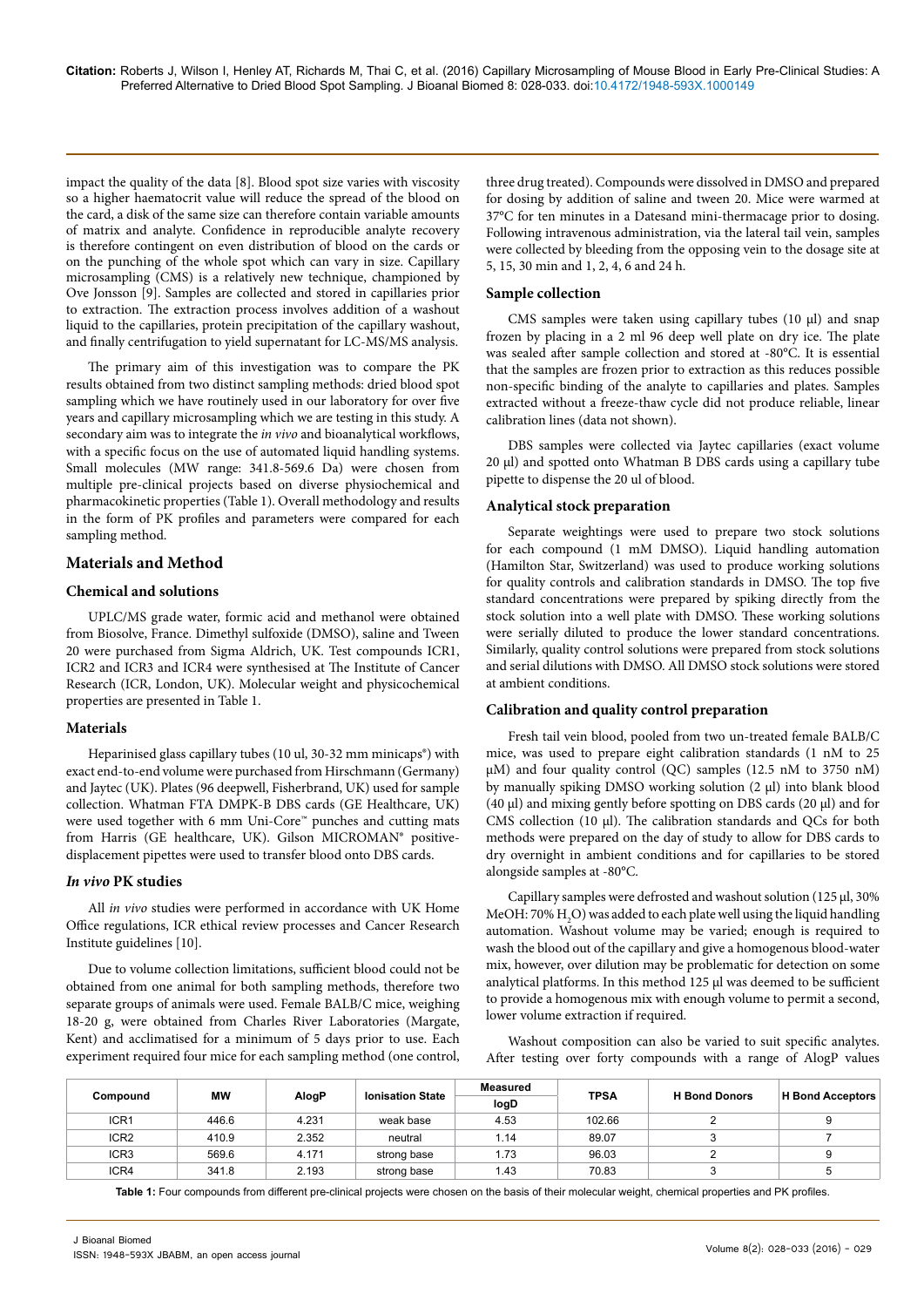it was determined that some organic solvent, such as methanol or acetronitrile, is necessary in the washout as this will help solubilise and stabilise the more lipophilic compounds. Too much organic will cause protein precipitation in the capillaries and should be avoided. A washout content of 30% organic was shown to be optimal for the analytes under investigation. The overall process of collection and processing of the CMS is described in Figure 1.

Plates were sealed and thoroughly mixed, particularly by hand in the longitudinal direction of the capillaries, as this is required to fully wash out the blood. Mixing was considered complete when the bloodwater mix was homogenous. An aliquot of 75 μl blood - washout mix was transferred to another deep well plate, again using automated liquid handling, and protein precipitation was performed using a 1:3 ratio of methanol (225 μl) (containing internal standard at 500 nM), aliquoted by automation.

DBS cards were punched into 6 mm disks centred on the blood aliquots and transferred to a deep-well plate and extracted with 200 μl methanol containing internal standard at 500 nM.

Plates were mixed and centrifuged for 30 min at 1800 g. Supernatant (50  $\mu$ l) was diluted with MeOH/H<sub>2</sub>O (50 ul) ready for LC-MS/MS analysis.

# **Recovery following CMS and DBS extraction**



**Figure 1**: Illustration of the workflow used to carry out a pharmacokinetic study using CMS. Photos left to right top to bottom: **(A)** Calibration standards are prepared in a 96 well plate at the time of the *in vivo* experiment. Capillary action wicks the blood up the capillary tube. **(B)** Samples are stored on dry ice over the time course of the *in vivo* experiment. **(C)** Mouse bled via tail venepuncture, blood is collected into a capillary. **(D)** Templates are used to help *in vivo* technicians place samples in the correct wells. **(E)** Samples are thawed ready for extraction by the bioanalytical laboratory. **(F)** Following addition of the washout solvent, the plates are sealed and shaken in the longitudinal direction.

Control extracts were spiked with compound and compared to extracted samples for both sampling methods.

**LC-MS analysis:** Separations were performed on Waters Acquity LC system controlled through Analyst software. Samples were injected (8 μl) on a Phenomenex Kinetex C18 column 2.6 u (50 \* 2.1 mm) 100 Å with a Krudcatcher column guard maintained at 45°C. The flow rate was 0.6 ml/min and a six minute gradient used mobile phase A (0.1% formic acid) and B (MeOH) (95/5 to 0/100 linear over 4 min 0/100 to 95/5 from 5-5.2 min). An ABSciex QTRAP4000 triple quadrupole mass spectrometer was used in positive mode with an APCI source (450°C curtain gas 35 psi). Multiple reaction monitoring was used to detect the analyte and internal standard Table 2 for MS parameters. APCI was preferred over ESI to avoid potential ion suppression from the dosing vehicle surfactant. Standard curves were run in singlicate at the beginning of the run and quality controls in duplicate at the end of the curve and at the end of the analytical run.

#### **Acceptance criteria for analytical runs**

The calibration lines were analysed by linear regression and optimal weighting. No analytical validation was carried out for these studies. Concentrations were deemed acceptable if the nominal value of the analyte was within 15% of nominal concentration and 20% for the lower limit of quantification.

Six out of 8 quality controls had to be within 15% of nominal values at least one at each level.

## **Pharmacokinetic data analysis**

Phoenix WinNonLin (Pharsight, USA) was used to calculate area under concentration-time curves  $(AUC<sub>last</sub>)$  in order to determine PK parameters of clearance, half-life and volume of distribution.

### **Determination of log D7.4 values**

Log  $D_{7.4}$  values were determined via an in-house developed HPLC method.

Calibration was achieved by comparing the retention time of eight commercially available drugs with a range of Log D7.4 between -1.38 and 5.5, and correlating these retention times against literature Log D7.4 values of the compounds. The calibration was validated by comparing HPLC-determined Log D7.4 values of two other commerciallyavailable drugs with literature Log D7.4 values.

The HPLC Log D7.4 values of in-house compounds were determined by substituting the compounds' retention times into the equation obtained from the linear part of the calibration curve.

#### **Result**

The recoveries from CMS and DBS extracts were complete for ICR2 and ICR3 while ICR1 and ICR4 were recovered better from CMS and DBS extracts respectively (Table 3). The recovery for ICR1 and ICR4

|                          |                  | <b>MRM</b> transition (m/z) | DP | СE |
|--------------------------|------------------|-----------------------------|----|----|
| Compound                 | <b>Precursor</b> | Product                     |    |    |
| ICR <sub>1</sub>         | 447.2            | 377.1                       | 66 | 41 |
| ICR <sub>2</sub>         | 411.3            | 375.1                       | 91 | 41 |
| ICR <sub>3</sub>         | 570.3            | 127.2                       | 86 | 47 |
| ICR4                     | 342.2            | 147.1                       | 41 | 39 |
| <b>Internal Standard</b> | 299.2            | 177.0                       | 80 | 30 |

**Table 2:** Analyte MS/MS parameters for QTRAP4000 in ESI: Following tuning with compound optimiser, one transition was selected on the basis of sensitivity and selectivity in matrix.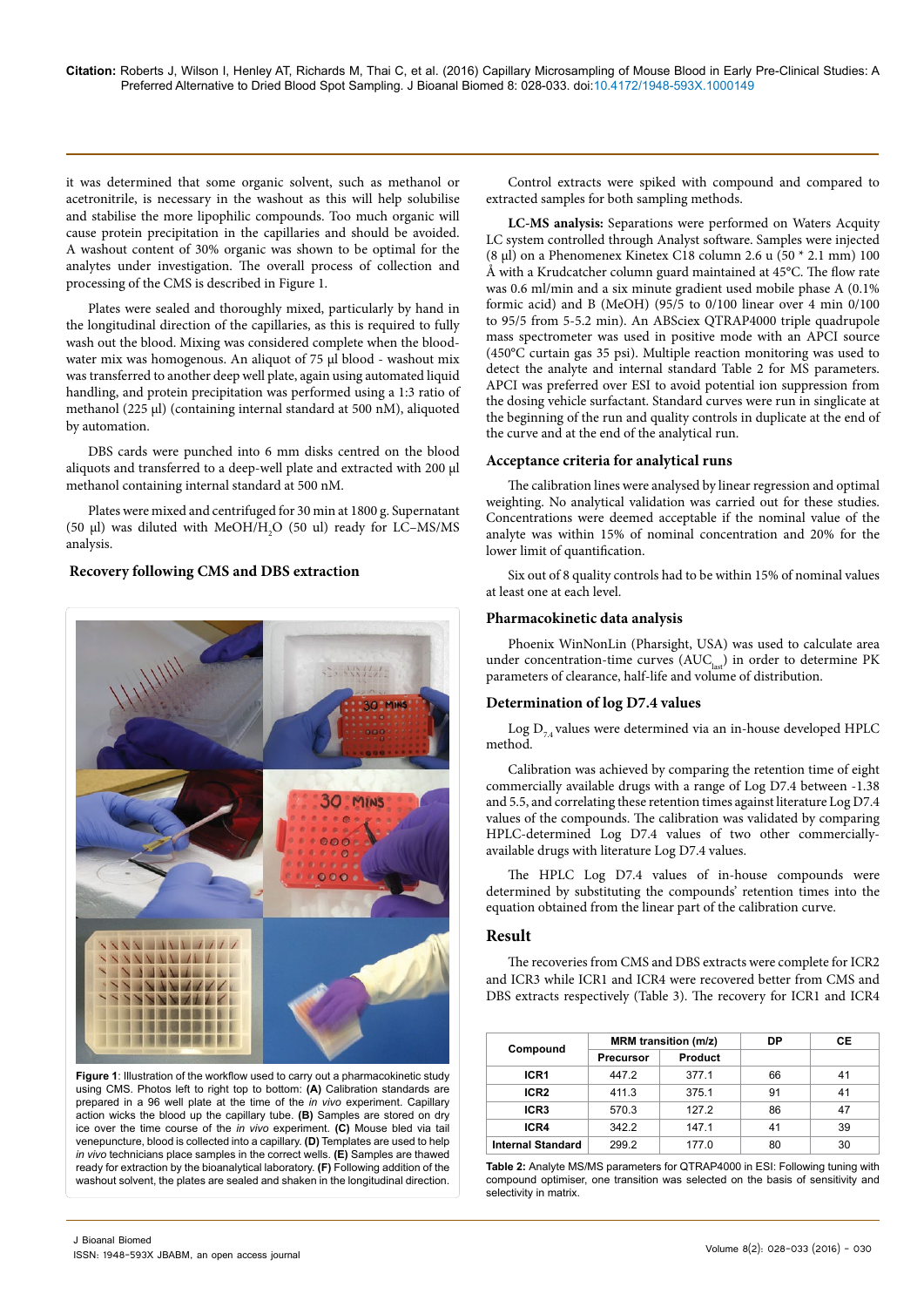were above 50% and consistent across the concentration range which was considered acceptable for these early studies given the fact that standard curves quality controls and samples were extracted from blood. No signal was detected in any of the control samples from animals treated with vehicle alone (data not shown). The range of quantification varied between compounds with saturation observed at 25000 nM for all compounds but ICR1 in the CMS assay and ICR4 in the DBS assay. The quality controls in Table 4 demonstrate that the analytical runs were within the acceptance criteria set for these early studies.

Despite the differences in recovery, sensitivity and dynamic range following both sampling methods, the average concentration-time profiles for each of the four compounds were superimposable for all analytes (Figure 2).The current sensitivity of our LC–MS/MS systems was sufficient to obtain meaningful PK profiles for early evaluation of novel chemical entities.

Systemic exposure (AUC) was used to calculate pharmacokinetic parameters of blood clearance, half-life and volume of distribution (Table 5). There was no significant difference between AUCs, half-lives and volume of distributions derived from CMS and DBS data (Mann-Whitney test P<0.05). The variation in exposure was less than 5% for 3 compounds and 16% for ICR3. Variations in volume of distribution were more pronounced but less than 30% difference was observed between the two sampling methods often mirroring variation within a single sampling method. This was therefore considered acceptable in these early PK studies.

We concluded that concentration-time profiles and PK data generated from our CMS and DBS studies were comparable for the investigated compounds *in-vivo.* The full sample plates were delivered to the bioanalytical laboratory where automated liquid handling was used to add washout solution and to protein precipitate the samples ready for LC-MS/MS analysis, simplifying the analytical workflow. The use of laboratory automation had the benefits of increasing precision, saving analyst time and improving data quality. Although automation of DBS is possible with the purchase dedicated systems or LC-MS/MS add-ons, the equipment required is not always compatible with the layout of existing multipurpose liquid handling systems.

|                 |            | ICR <sub>1</sub> | ICR <sub>2</sub> | ICR <sub>3</sub> | ICR4       |
|-----------------|------------|------------------|------------------|------------------|------------|
| Recovery<br>(%) | <b>CMS</b> | $100 \pm 1$      | $54 \pm 2$       | $100 \pm 5$      | $59 \pm 1$ |
|                 | <b>DBS</b> | $89 \pm 6$       | $59 \pm 3$       | $100 \pm 3$      | $69 \pm 3$ |

**Table 3:** Percentage recovery: To test recoveries we spiked control extracts from CMS and DBS with 1 μM of compound and compared the results with a 1 μM CMS and DBS extracted sample for each compound.

| Quality<br><b>Controls</b> |            | ICR <sub>1</sub> | ICR <sub>2</sub> | ICR <sub>3</sub> | ICR4      |  |
|----------------------------|------------|------------------|------------------|------------------|-----------|--|
| $12.5 \text{ nM}$          | CMS        | 12.5;15.6        | 14.3:13.3        | 13.9:15.1        | 13.7;13.6 |  |
|                            | <b>DBS</b> | 13.0;16.2        | 12.8:15.8        | 12.8;13.8        | 14.8;11.2 |  |
|                            | <b>CMS</b> | 113;119          | 137;149          | 135;115          | 107;116   |  |
| 125 nM                     | <b>DBS</b> | 113:118          | 140:126          | 119:108          | 123:114   |  |
| 1250 nM                    | <b>CMS</b> | 1080:1190        | 1400:1130        | 1168:1341        | 1090;1110 |  |
|                            | <b>DBS</b> | 1290;1177        | 1230:1420        | 1188:1201        | 1190;1270 |  |
| 3750 nM                    | <b>CMS</b> | 3707:3666        | 4290:3910        | 3545:3265        | 3350;3590 |  |
|                            | <b>DBS</b> | 3708:4121        | 3950:3610        | 3545:3265        | 3710:3710 |  |

**Table 4:** Quality controls for both methods: A comparision of QC concentrations

The transition from DBS to capillary microsampling required minimal training as sample collection, handling and extraction are very simple. Sampling templates, guiding correct placement of samples into 96 well plates, were created in order to facilitate an integrated *in vivo* analytical method. Different storage conditions for CMS compared to DBS had a significant impact in the use of laboratory storage space. DBS cards were stored at ambient temperature in racks with a full PK having a similar footprint to an A4 piece of paper. In contrast, CMS samples were stored in freezers (-80°C) in the 96 deepwell plate format, often just for 24 h, until extraction. This maintained a clear and tidy lab space and protected samples from contamination and damage.

Blood sampling using CMS was speedy and efficient compared to the DBS method. In part this was due to the reduced quantity of blood collected, reducing the time taken to fill the sample capillary with no additional card spotting. Using smaller volumes also raised the possibility of adding additional time points into the study, either repeating time points or lengthening the study.

Care must be taken to avoid transferring other contaminants when spotting blood onto DBS cards, particularly in a busy laboratory setting where dosing solutions may be present. In contrast, capillaries are sampled and immediately placed in a 96 well plate away from sources of contamination.

Extracting blood directly from capillaries eliminates haematocrit issues experienced with DBS. While it may be possible to take the entire blood spot, in order to avoid a potential missampling due to compounds modifying the haematocrit, it is often not practicable to do so with the circular punches. Spots may not fit into the disk shape and cutting out the whole spots would be time consuming, particularly when compared to the time taken to process samples with our current CMS workflow. Current LC-MS technologies should be sufficiently sensitive to detect nanomolar levels of analytes in complex matrices like blood. However, blood volumes used in this CMS method can pose an analytical challenge as smaller samples and dilution with washout will reduce analyte concentrations in comparison to the DBS samples.

A benefit of introducing smaller sampling volumes, while only a reduction from 20  $\mu$ l to 10  $\mu$ l, is the shortening of time spent bleeding animals. This reduces stressful handling and is considered a refinement of the technique by providing welfare benefits through reduction in restraint time. This reduction in volume could potentially be applied to the DBS method although manufacturers of the cards that we use recommend 15-20 μl per spot. Perceived limitations in DBS have led to a renewed interest in liquid microsampling using capillaries [11,12].

There is a significant financial advantage to using CMS over DBS methodology.

CMS sampling uses one capillary for sampling and storage, whereas DBS requires both a larger sampling capillary and DBS card. The cards have space to spot four samples but are relatively expensive in comparison to heparinized capillaries.

Replacing the use of DBS cards by using the CMS methodology therefore results in a significant decrease in consumable costs; capillaries for a full CMS PK cost seven-fold less than a set of DBS cards and sampling capillaries. Overall, a seven-fold reduction in costs is achieved by eliminating DBS in favour of CMS. While CMS samples require freezing this does not incur any additional cost as both *in vivo* and bioanalytical laboratories have freezers and very little space is needed to store the sample plate. Although this study used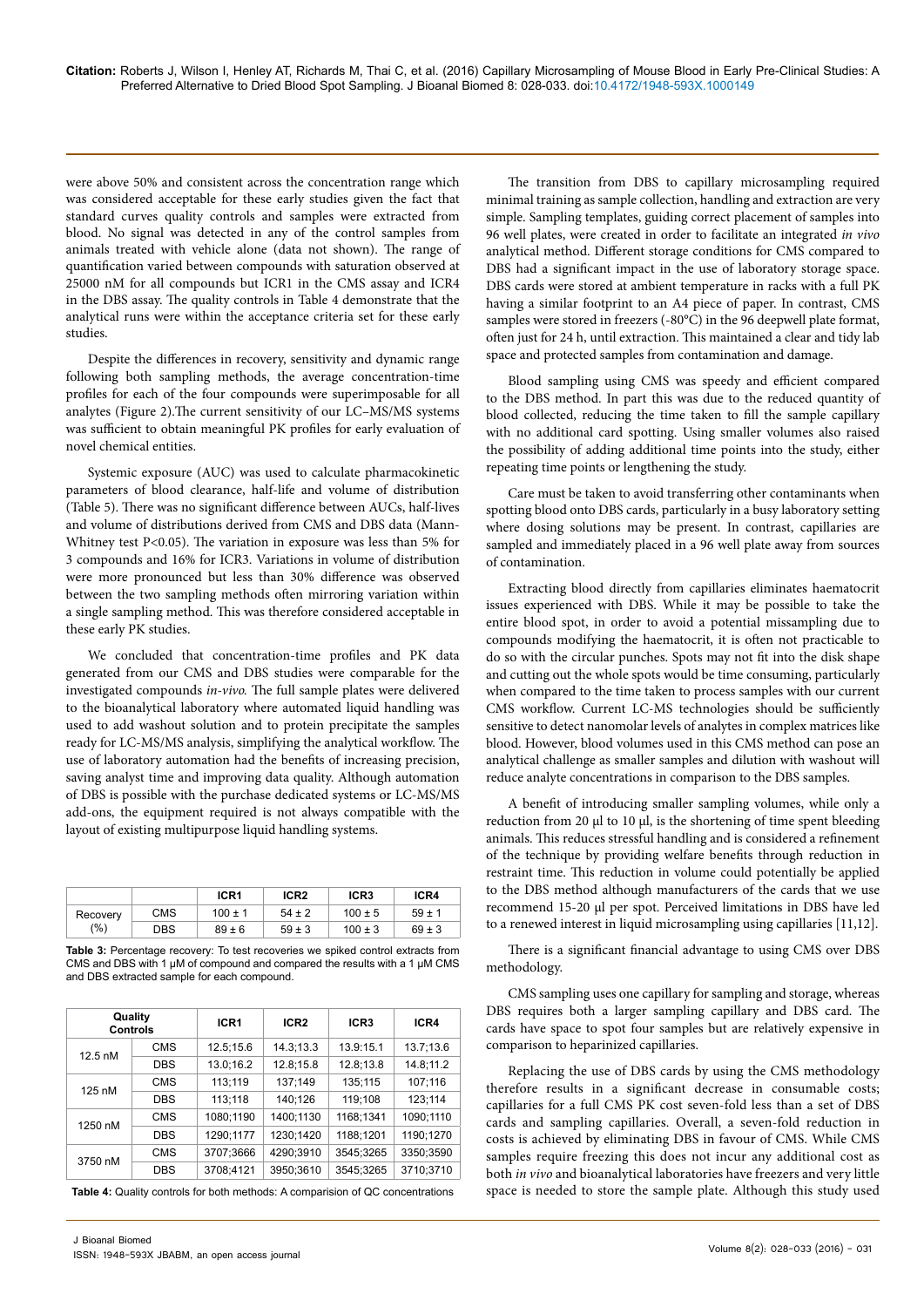

**Figure 2**: PK profiles after intravenous dosing with bolded lines representing CMS sampling and dotted lines DBS sampling. Individual mice are numbered; CMS 2, 3, 4 and DBS 6, 7, 8. Clockwise **(A)** ICR1 dosed at 1 mg/kg. **(B)** ICR2 dosed at 5 mg/kg. **(C)** ICR3 dosed at 5 mg/kg. **(D)** ICR4 dosed at 10 mg/kg.

| ICR1             | $\mathsf{AUC}_{\mathsf{last}}$<br>(h*nmol/L) |      | <b>CL</b><br>(ml/min/kg) |       | HL_Lambda_z |      | $\mathbf{V}_{\rm ss}$ |        |
|------------------|----------------------------------------------|------|--------------------------|-------|-------------|------|-----------------------|--------|
|                  |                                              |      |                          |       | (h)         |      |                       | (L/kg) |
|                  | av.                                          | sd   | av.                      | sd    | av.         | sd   | av.                   | sd     |
| <b>CMS</b>       | 3200                                         | 117  | 9.14                     | 0.46  | 2.87        | 0.57 | 2.08                  | 0.32   |
| <b>DBS</b>       | 3087                                         | 28   | 9.79                     | 0.64  | 2.61        | 0.46 | 2.04                  | 0.22   |
|                  | AUC <sub>last</sub>                          |      | CL                       |       | HL_Lambda_z |      | $V_{ss}$              |        |
| ICR <sub>2</sub> | (h*nmol/L)                                   |      | (ml/min/kg)              |       | (h)         |      | (L/kg)                |        |
|                  | av.                                          | sd   | av.                      | sd    | av.         | sd   | av.                   | sd     |
| <b>CMS</b>       | 8190                                         | 1528 | 25.34                    | 5.15  | 0.68        | 0.04 | 1.15                  | 0.34   |
| <b>DBS</b>       | 6899                                         | 220  | 29.25                    | 0.92  | 0.75        | 0.07 | 1.62                  | 0.04   |
|                  | AUC <sub>last</sub>                          |      | <b>CL</b>                |       | HL_Lambda_z |      | $V_{ss}$              |        |
| ICR3             | (h*nmol/L)                                   |      | (ml/min/kg)              |       | (h)         |      | (L/kg)                |        |
|                  | av.                                          | sd   | av.                      | sd    | av.         | sd   | av.                   | sd     |
| <b>CMS</b>       | 14420                                        | 2157 | 9.61                     | 1.81  | 1.65        | 0.23 | 1.14                  | 0.02   |
| <b>DBS</b>       | 13660                                        | 3974 | 10.13                    | 2.66  | 1.87        | 0.20 | 1.50                  | 0.42   |
|                  | $\overline{AUC}_{last}$                      |      | <b>CL</b>                |       | HL_Lambda_z |      | $V_{ss}$              |        |
| ICR4             | (h*nmol/L)                                   |      | (ml/min/kg)              |       | (h)         |      | (L/kg)                |        |
|                  | av.                                          | sd   | av.                      | sd    | av.         | sd   | av.                   | sd     |
| <b>CMS</b>       | 5406                                         | 240  | 88.46                    | 4.94  | 1.15        | 0.19 | 6.29                  | 0.57   |
| <b>DBS</b>       | 5678                                         | 972  | 85.64                    | 15.42 | 1.35        | 0.21 | 5.81                  | 1.21   |

Table 5: A comparision of the PK parameters for each technique calculated with Phoenix non-compartmental analysis. AUC<sub>las</sub> (area under the concentration-time curve), CL (clearance),  $HL\_L$ ambda\_z (half-life),  $V_{ss}$  (volume of disribution at steady state).

a -80°C freezer, we have successfully carried out additional studies with other compounds where a more affordable -20°C freezer was used. Extraction of both CMS and DBS requires plates and solvents and there is little financial difference in these consumables, rather the saving comes in the form of analyst time as CMS extraction takes less time than the manual punching of the DBS cards.